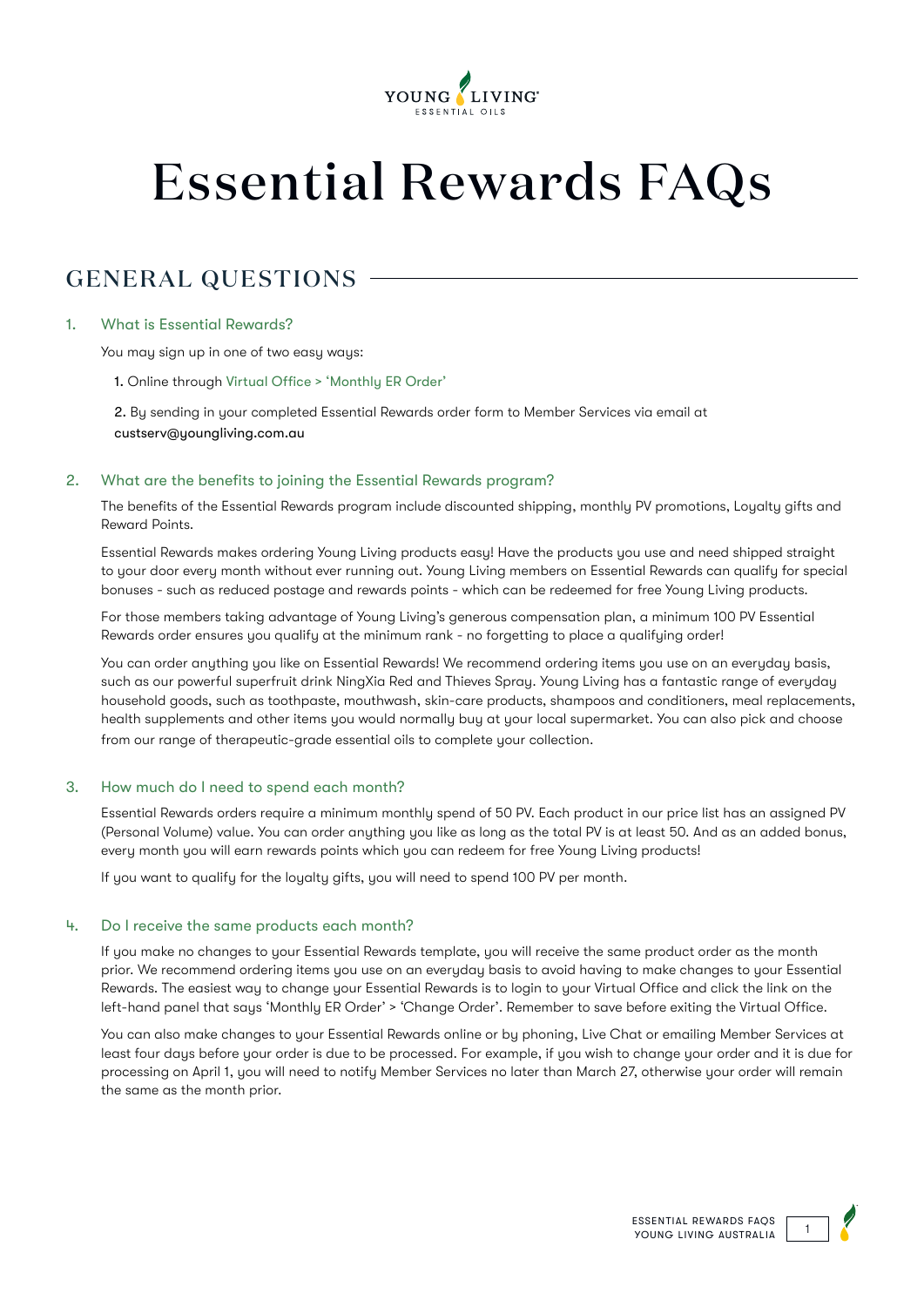## 5. Can I opt out of the Essential Rewards program via the Virtual Office?

Yes, you can opt out by logging into your Virtual Office, click on 'Monthly ER Order'>Processing Date>'Cancel ER Subscription'. You can also contact Member Services at least 4 days before your order processes and request to opt out. IMPORTANT NOTE: Removing items from your Essential Rewards template and not replacing them, does not cancel that order. The order will still process and contain the previously saved items.

#### 6. What if I cancel my Essential Rewards order after the  $3^{rd}$  month? Will I still get my  $3^{rd}$  month gift?

No, your 3<sup>rd</sup> month gift will be sent out in your 4<sup>th</sup> consecutive Essential Rewards order of 100 PV or more. If you cancel after your 3rd month you will not receive your gift.

#### 7. How do I use my account credits towards my Essential Rewards order?

You may use your credits towards your Essential Rewards by contacting Member Services before your order processes for the month. Your Essential Rewards order will be processed, and your credits applied by the Member Services Representative. If there is a remaining balance on the order, your primary payment method on file will be charged. You may contact Member Services via live chat, email custserv@youngliving.com.au or phone 1300 28 9536 (1300 AU YLEO).

#### 8. Can I change my Essential Rewards processing date?

Yes, you can update your Essential Rewards processing date through your Virtual Office under 'Monthly ER Order'. You may select any available date under 'Change Processing Day'. Alternatively, you may process your Essential Rewards order by selecting 'Process Today'.

## 9. Do I need to place an Essential Rewards order every month?

Yes, the Essential Rewards must be processed each month to maintain incentives. Brand Partners may have one skip month every 12 months. During this month you will not be eligible to receive Rewards Points or any other associated benefits. Skip months can be applied by contacting Member Services via live chat, email custserv@youngliving.com.au or phone 1300 28 9536 (1300 AU YLEO).

#### 10. I received a payment failure notification for my Essential Rewards order, will this affect my benefits?

If you have received a payment failure email or text, please contact Member Services at your earliest convenience to rectify. Your Essential Rewards benefits may be impacted, and the order cancelled if it remains unpaid. You may contact Member Services via live chat, email custserv@youngliving.com.au or phone 1300 28 9536 (1300 AU YLEO).

#### 11. Do I need to be on the Essential Rewards program to receive commissions?

You may receive commissions without being on the Essential Rewards program. However, there are Essential Rewards specific commissions. For this reason, we highly recommend utilising the Essential Rewards program. For more information on the compensation plan please review the Compensation Plan Brochure.

# 12. A product in my Essential Rewards order has become unavailable and now my order is below my minimum PV requirement, how can I avoid this?

While the products in your Essential Rewards template are saved, the stock will not be allocated to your order until the order has been processed. As such, we cannot guarantee that the product you have selected will be available for your order. For this reason, we highly recommend utilising the PV Assistant tool in your Virtual Office. This will ensure that your Essential Rewards PV will not fall below your quota. Check out this easy step by step guide on How to Set Up PV Assistant.

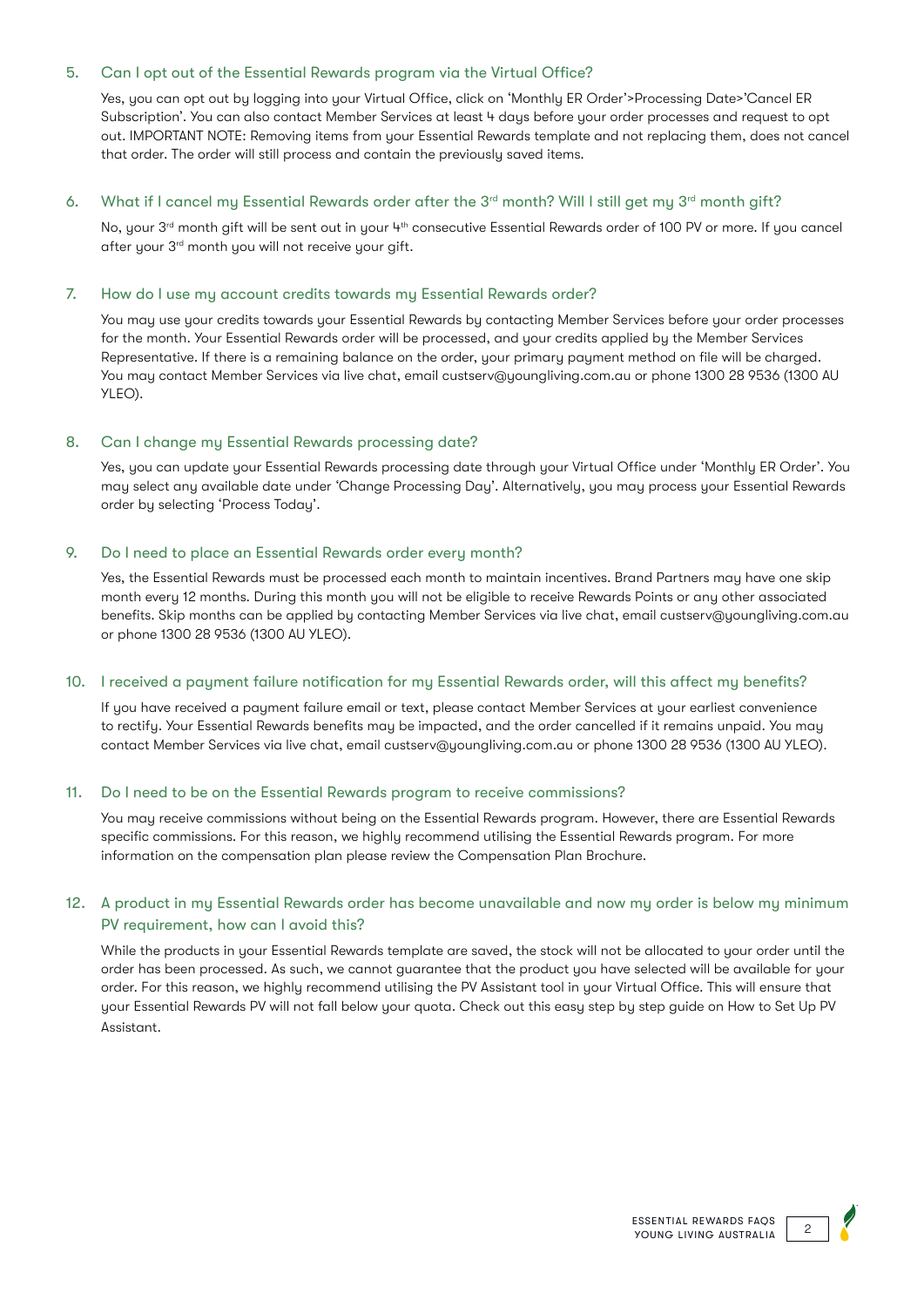# EARNING GIFTS

## 1. How do I earn Loyalty gifts on the Essential Reward program?

When you automatically place consecutive Essential Rewards (ER) orders of 100 PV or more, you can earn exclusive gifts. You'll qualify for these gifts when you place consecutive Essential Rewards orders for 3, 6, 9 and 12 months. After 12 months, you'll receive gifts after every 12 months of consecutive orders of 100 PV or more.

Please note: The 100 PV requirement for qualifying for the loyalty gifts must be on one Essential Rewards order per month. No exceptions will be made to combine the PV of other orders placed in the same month to make up the total of 100 PV. Qualifying orders must be Essential Rewards orders only. Standard Orders are not eligible for loyalty gifts.

#### 2. How will I receive my Loyalty gift?

The gift will automatically be added to your next Essential Rewards order of 100 PV or more. The free gift will be added to the ER order of 100 PV or more that processes following the qualifying consecutive month (3rd, 6th, 9th, 12th). For example, if a member reaches their 3rd month in December, the 3rd month gift would be added to their ER order in January, provided their January order is 100 PV or more.

#### 3. If I opt out of the Essential Rewards program after the qualifying month, will I still receive my Loyalty gift?

No, as the Loyalty gift will automatically add to your Essential Rewards order of 100 PV following the qualifying months (3, 6, 9, 12) you will forfeit your Loyalty gift when you opt out of the Essential Rewards program.

## 4. Can Brand Partners receive the Loyalty gift more than once?

No, Brand Partners are eligible to receive each Loyalty gift once. Essential Rewards Brand Partners will be eligible to receive a loyalty gift at any of the benchmarks (3, 6, 9, 12 months) once. The 12-month gift will automatically process annually thereafter.

Should the Essential Rewards program be cancelled, or if 2 or more skip months are taken in a 12 month period, the Loyalty gift qualification count will restart and will automatically bypass any loyalty gifts that have already been received.

#### 5. If I earn a gift and then don't process an order, can I re-earn that gift?

No, you may only earn each gift one time. A member is eligible to receive a loyalty gift at any of the benchmarks (3, 6, 9, 12 months) once - with the exception of the annual loyalty gift (starting at 24 months and then every 12 months after that). If a member misses an ER order for two or more months they will start their qualification count from the beginning AND that member cannot re-qualify for a loyalty gift that they have already received. If you cancel your Essential Rewards order the month after you've earned a gift, the gift will come with your next processed Essential Rewards order of 100 PV or more should you choose to reactivate in the program.

Example: If a member received the 3 month loyalty gift in their 4th month ER order and then misses their 5th & 6th ER order they would then need to start over with their 6 month loyalty gift qualification. When the member reaches the 3 month mark for the second time they would not receive an additional 3 month loyalty gift; the next loyalty gift they are eligible to receive is at the 6 month loyalty gift, after 6 consecutive months of 100 PV.

# 6. If an existing Brand Partner is on Essential Rewards with 50 PV, can they qualify for the Loyalty gift incentive in future if they process Essential Rewards orders over 100 PV?

You will be eligible to qualifu for this incentive when you start placing 100 PV Essential Rewards orders at any time to begin participation. As this is an ongoing incentive, members can join at any time, and when they reach the benchmarks for consecutive Essential Rewards orders of 100 PV or more, the loyalty gifts will be added to their order.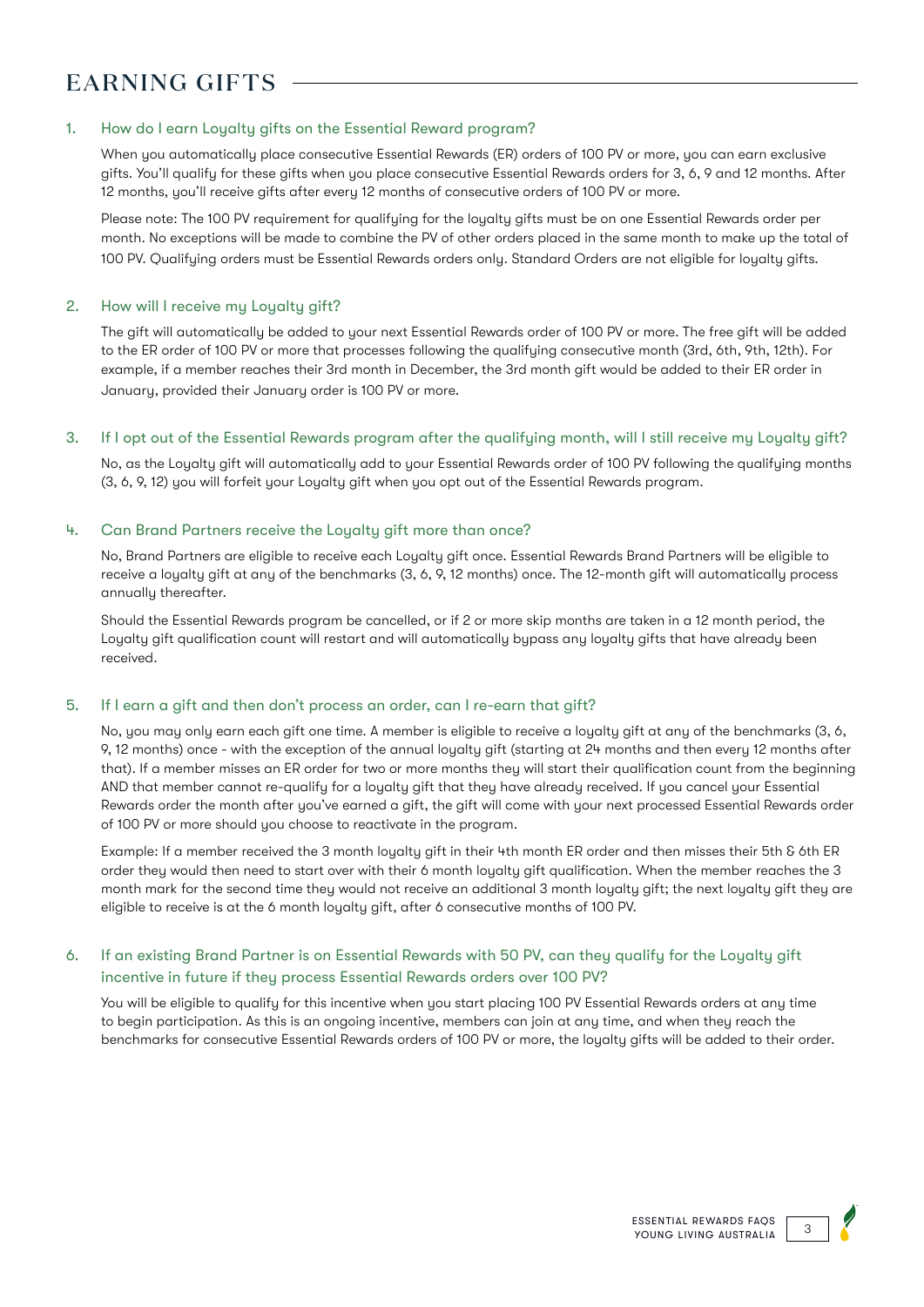# 7. Can reactivating Brand Partners participate in this incentive? What about Retail to Wholesale Brand Partners?

Yes to both, provided you join the Essential Rewards Program and start placing consecutive orders of 100 PV.

#### 8. What about overseas Brand Partners who move to Australia or New Zealand?

If the member is already on Essential Rewards overseas and then joins Essential Rewards in Australia or New Zealand at 100 PV, without skipping a month, they will continue to earn the gifts.

#### 9. How do I use my skip month on Essential Rewards?

Brand Partners may call or email Member Services to request one skip month every rolling 12 months. Please contact Member Services to inquire about the Terms & Conditions regarding skip months. Two or more skip months in a 12 month period will reduce your points earning percentage to 10% and will also affect your Loyalty Gift eligibility.

# EARNING POINTS

#### 1. How many Rewards Points do I earn from each Essential Rewards order?

The Rewards Points earnings are based on the percentage of PV on the Essential Rewards order. The percentage depends on how many months the Essential Rewards has processed consecutively.

1–3 months: 10% of PV on each Essential Rewards order

4–24 months: 20% of PV on each Essential Rewards order

25+ months: 25% of PV on each Essential Rewards order

Example: If an Essential Rewards order is 100 PV and the earning percentage is 20%, you will receive 20 Rewards Points from the order.

#### 2. How do I know what Rewards Points earning percentage I'm receiving?

You may find this information on your Virtual Office under Monthly ER Order > Rewards Points.

#### 3. How many rewards points do I have?

You can easily check the balance of your rewards points in Virtual Office. When you login, you will see your 'Rewards Points Balance' highlighted in a blue box on the left-hand side of the Welcome page of your Virtual Office. You can also check your balance by contacting Member Services.

# REDEEMING POINTS

#### 1. How many Rewards Points can be redeemed each month?

400 Rewards Points can be redeemed per month, provided that an Essential Rewards order has been processed within the last 30 days. If you wish to redeem more than 400 points, for example on a Collection of products, please contact Member Services for assistance with processing your order.

#### 2. If I opt out of the Essential Rewards program, what happens to the Rewards Points?

If you cancel out of the Essential Rewards program, you forfeit all of your unused Essential Rewards points. Your monthly participation in the program, if resumed, starts over at the 10% tier.

IMPORTANT NOTE: If you have 3 consecutive months of no ER orders/cancelled ER orders, you will be automatically opted out of the program and all unused points will be forfeited.

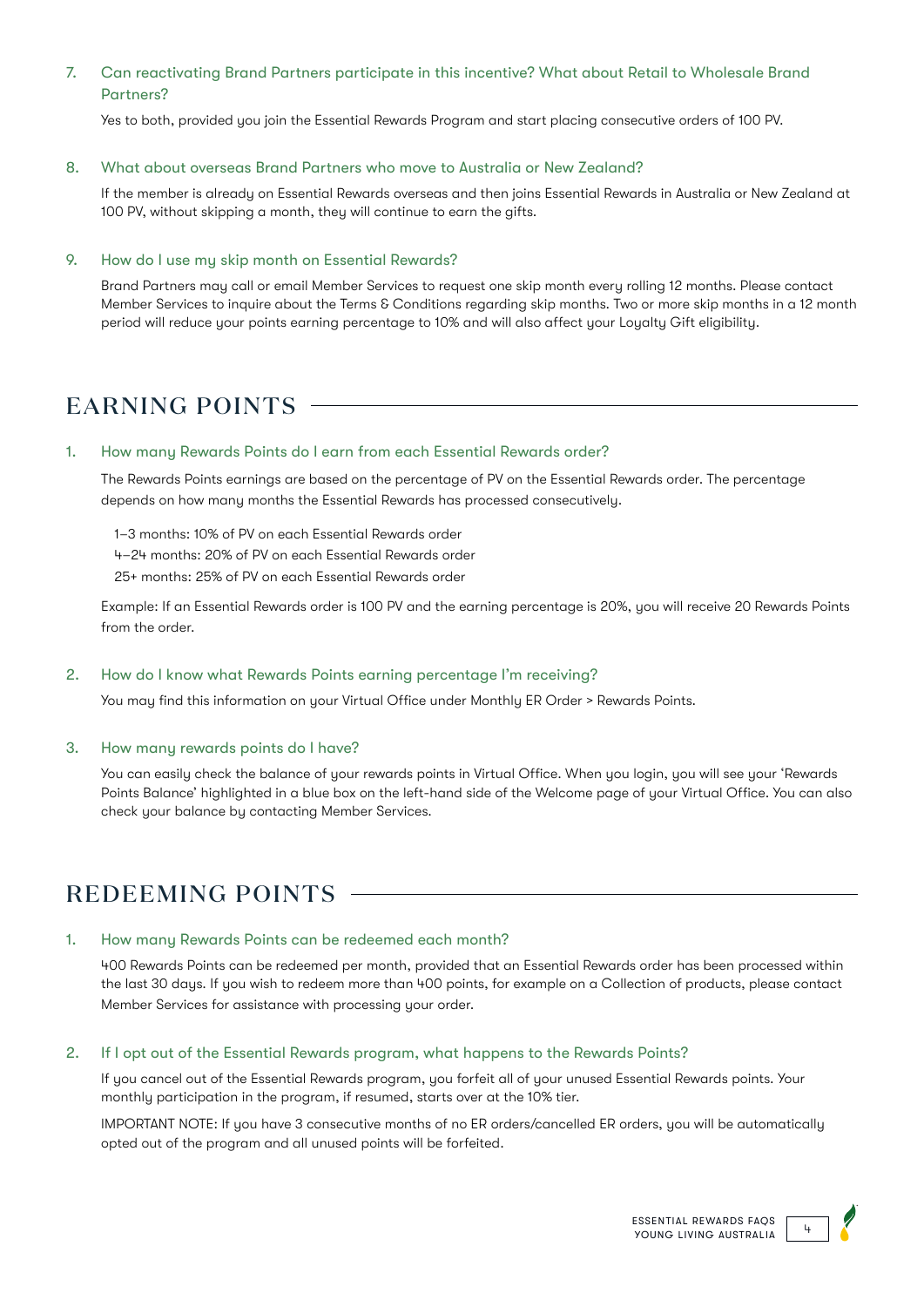## 3. Can I cancel my Essential Rewards?

Yes, at any time. To voluntarily cancel your Essential Rewards subscription, simply login to your Virtual Office and click 'Monthly ER Order', then click on 'Cancel ER Subscription' or contact Member Services to request cancellation. Upon cancelling your Essential Rewards, you will forfeit your accumulated Essential Rewards points.

## 4. Can I take a month of leave from my Essential Rewards without forfeiting my Essential Rewards points?

Brand Partners may call or email Member Services to request one skip month every rolling 12 months. Please contact Member Services to inquire about the Terms & Conditions regarding skip months. Two or more skip months in a 12 month period will reduce your points earning percentage to 10% and will also affect your Loyalty Gift eligibility.

#### 5. What happens if I return an Essential Rewards order?

The Rewards Points earned by the returning order/product will be retracted from your Rewards Points balance. Returns may alter your Rewards Points percentage, monthly PV Promotions and Loyalty gift qualifications.

#### 6. How soon may I redeem points that I earn?

You will start earning points the minute your order is shipped. You may redeem your points after you have participated in the program for two consecutive months.

## 7. What value is a Rewards Point equal to?

The Rewards Points value refers to the PV of a product. This means that there is no exact Rewards Points to dollar value conversion. One Rewards Point equals one PV.

Example: If the Rewards Points balance is 50, you may redeem product that is 50 PV or less.

#### 8. When redeeming my points, do I go by the dollar amounts or the PV amounts on the price list?

In many cases, the PV amount for the item is the same as the ER points required for redemption, however this is not always the case, particularly for partial PV Products, Collections and Bundles.

Please refer to the Price List for the exact number of Essential Rewards points required for redemption on partial PV Products, Collections and Bundles, noting that this is not always the same as the item's PV.

The ER point redemption amount will also be shown when you check out in the VO.

Items that cannot be redeemed using Essential Rewards points include Starter Bundles, charity oils, items with 0 PV such as accessories and tools, and shipping charges.

*\*Note that this list is subject to change.*

#### 9. Can I purchase a product that has a higher PV and I pay the difference?

No, you can only redeem product that is equal to or less than your Rewards Points balance.

#### 10. Can any product be redeemed using Rewards Points?

All your favourite products, diffusers and collections are redeemable on ER Points however this excludes Starter Bundles, Charity Oils, Accessories and Tools which have no PV value.

Products that can be redeemed via Rewards Points will display a purple flag next to the PV balance under 'Standard Order' in the Virtual Office. Products without the purple flagged cannot be redeemed via Rewards Points. You will also find products redeemable will be displayed in the Price List and on the Virtual Office at checkout.

#### 11. May I use Rewards Points for promotions, such as discounts and BOGO offers?

Reward Points cannot be used for promotional products, offers or discounts.

#### 12. Am I able to use my Rewards Points in another market?

This depends on the markets policies regarding Rewards Points orders for international Brand Partners. We recommend contacting the specific market for the most accurate information.